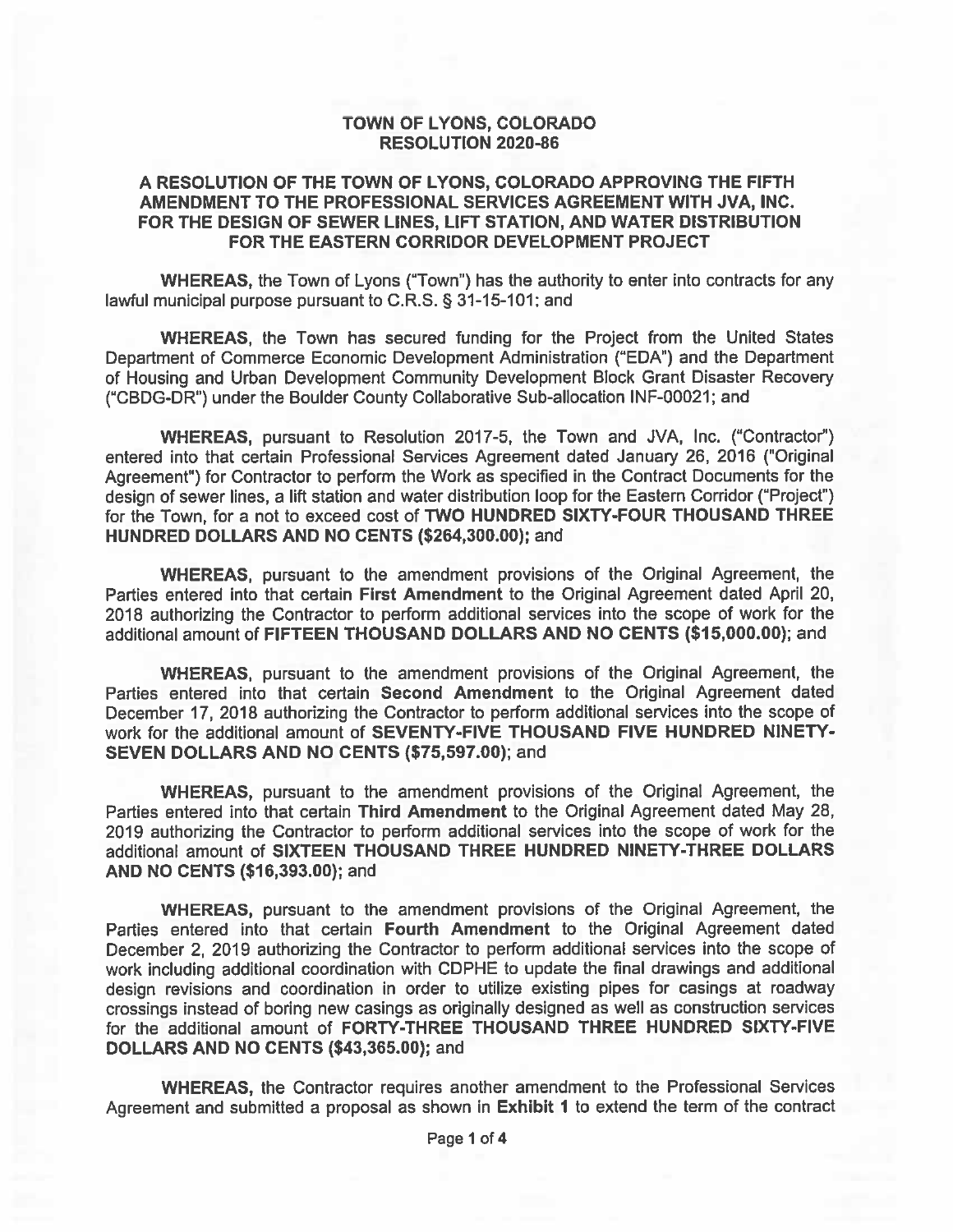substantial completion date until July 31, 2020 and to add additional construction services due to sewer construction delays for an additional FIFTY-FOUR THOUSAND SIXTY-FOUR DOLLARS AND NO CENTS (\$54,064.00) for a new total not-to-exceed amount of FOUR HUNDRED SIXTY-EIGHT THOUSAND SEVEN HUNDRED NINTEEN DOLLARS AND NO CENTS (\$468,719.00) ("Fifth Amendment");

WHEREAS, Town Staff has evaluated the proposal received and determined the scope of work and cost are both reasonable and necessary for the Project; and

WHEREAS, the Board, after full consideration of the recommendation of the Town Staff. finds that the proposal submitted by the Contractor is acceptable; and

**WHEREAS, Town Staff recommends that the Town award the Fifth Amendment for work** based on the Contractor's Proposal: and

NOW, THEREFORE, BE IT RESOLVED BY THE BOARD OF TRUSTEES OF THE TOWN OF LYONS, COLORADO:

Section 1. The above recitals are hereby incorporated by reference.

Section 2. The Town Board of Trustees hereby:

- Approves the Fifth Amendment to the Professional Services Agreement in  $(a)$ substantially the form attached as in Exhibit 2.
- Authorizes the Town Administrator and the Town Attorney, in consultation with the  $(b)$ Mayor, to make such changes as may be necessary to correct any non-material errors or language in the Fifth Amendment that do not increase the obligations of the Town.
- Authorizes the Mayor or Mayor Pro Tem to execute the complete Agreement on  $(c)$ behalf of the Town after Contractor has signed the Agreement and the Town Clerk to attest such signature.

Section 3. This Resolution shall take effect immediately upon adoption.

ADOPTED this 18th day of MAY, 2020.

**TOWN OF LYONS** 

an lang lo

ores M  $T<sub>OMD</sub>$  $C<sub>0</sub>$ Page 2 of 4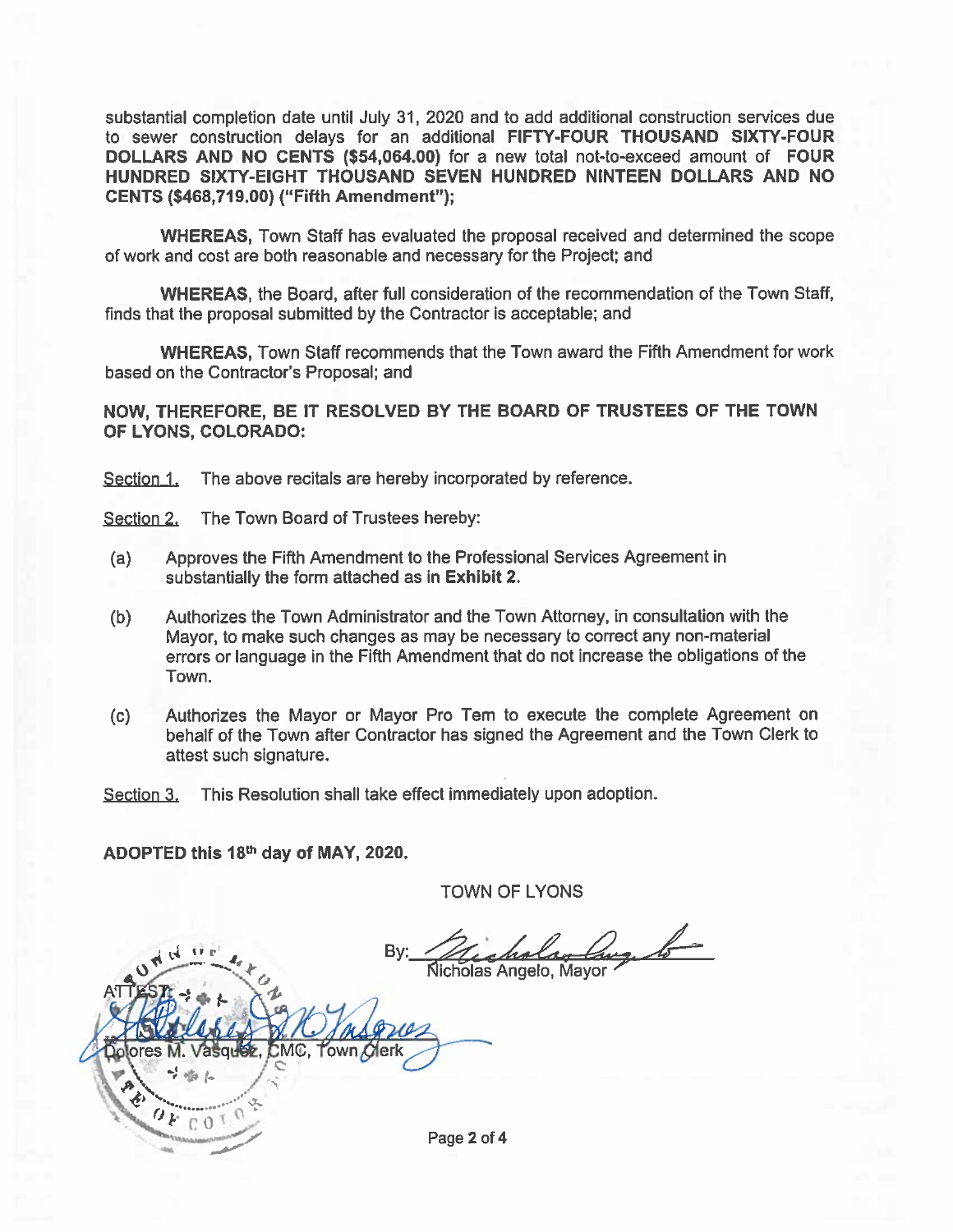# **EXHIBIT 1- JVA, Inc. Proposal for Amendment 5**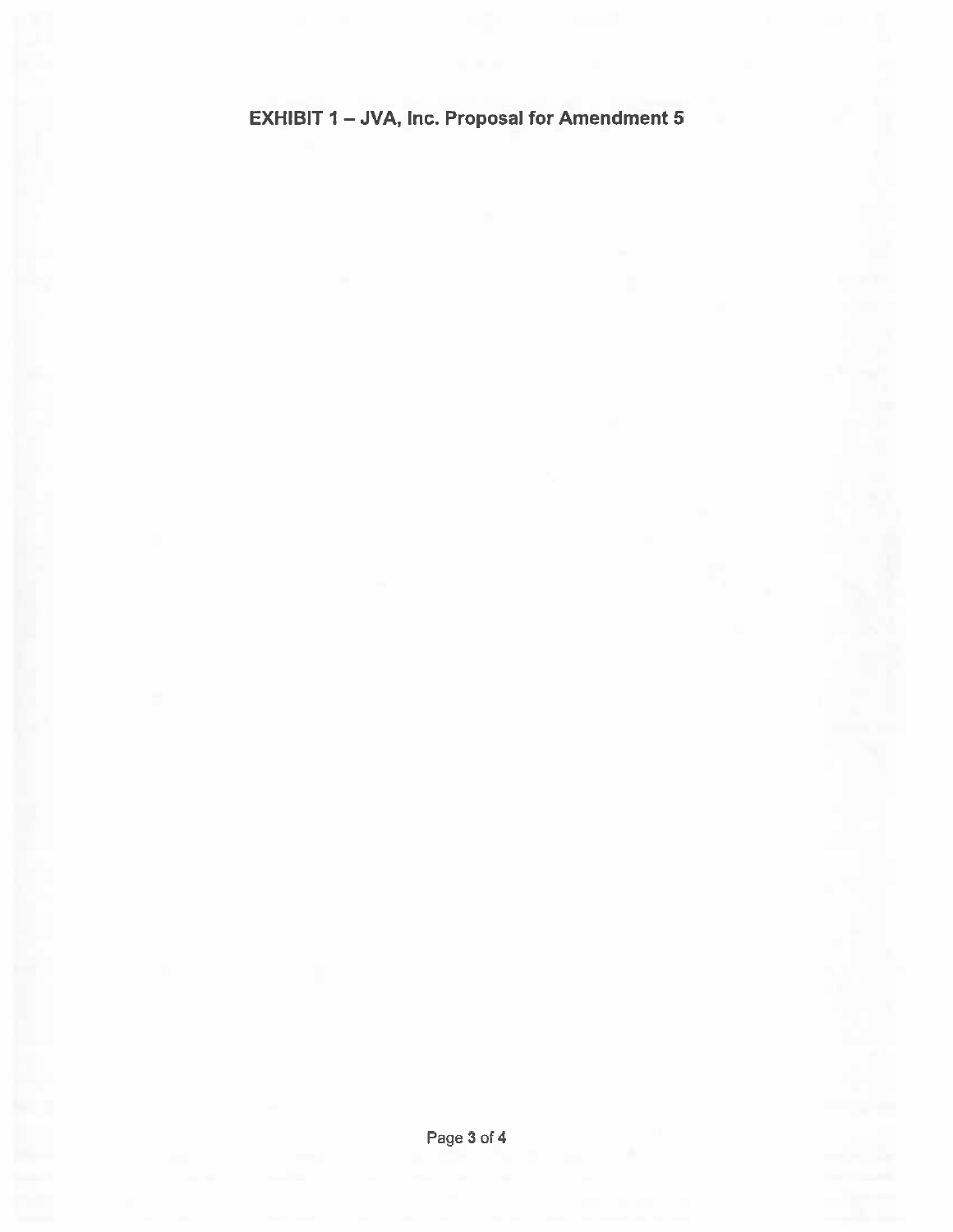

May 8, 2020

JVA, Incorporated 1319 Spruce Street Boulder, CO 80302 303.444.1951 info@jvajva.com

www.jvajva.com

Mr. Philip Strom, Project Manager/CDBG Disaster Recovery Town of Lyons  $432.5$ <sup>th</sup> Avenue Lyons, Colorado 80540

#### RE: Eastern Corridor Utilities – Contract Amendment #5 JVA Job No. 2686c/EDA Project No. 05-01-05734

Dear Philip:

This letter is a contract amendment request (Amendment #5) for the Town of Lyons Eastern Corridor Utilities Project (EDA Project No. 05-01-05734). JVA has performed additional services and exceeded contract amounts for Task 7 – Construction Services. An explanation for exceedance and request for future increase is explained herein with the cost breakdown attached to this letter.

The project duration has exceeded initial contract times due to items outside of JVA's control. Based on a notice to proceed date of May 10, 2019 and a Pre-Construction Meeting on May 20, 2019, the project duration has exceeded the estimated 20 weeks for construction services and the additional 12 weeks estimated in Amendment #4. Substantial completion as issued on May 6, 2020, and final completion is anticipated by June 6, 2020 which is another 24 weeks after Amendment #4. We are requesting a contract amendment of \$52,000 for the additional weekly meetings, onsite inspections, contractor pay applications, requests for information, coordination with stakeholders, and funding compliance efforts due to the lengthened project duration. Additionally, the contractor needs to complete the manhole work by Stone Canyon Lift Station, adding to our efforts beyond the original scope.

We appreciate your consideration and are committed to the Town and EDA to see this important project through to completion. If you have questions or comments regarding the Amendment #4, please call me at 303-565-4965 or send an email to [asparn@jvajva.com.](mailto:asparn@jvajva.com)

Sincerely, JVA, INCORPORATED

 $By:$ 

Andrew Sparn, P.E. Project Manager / Associate

Enclosure: Amendment #5 – Additional Cost by Task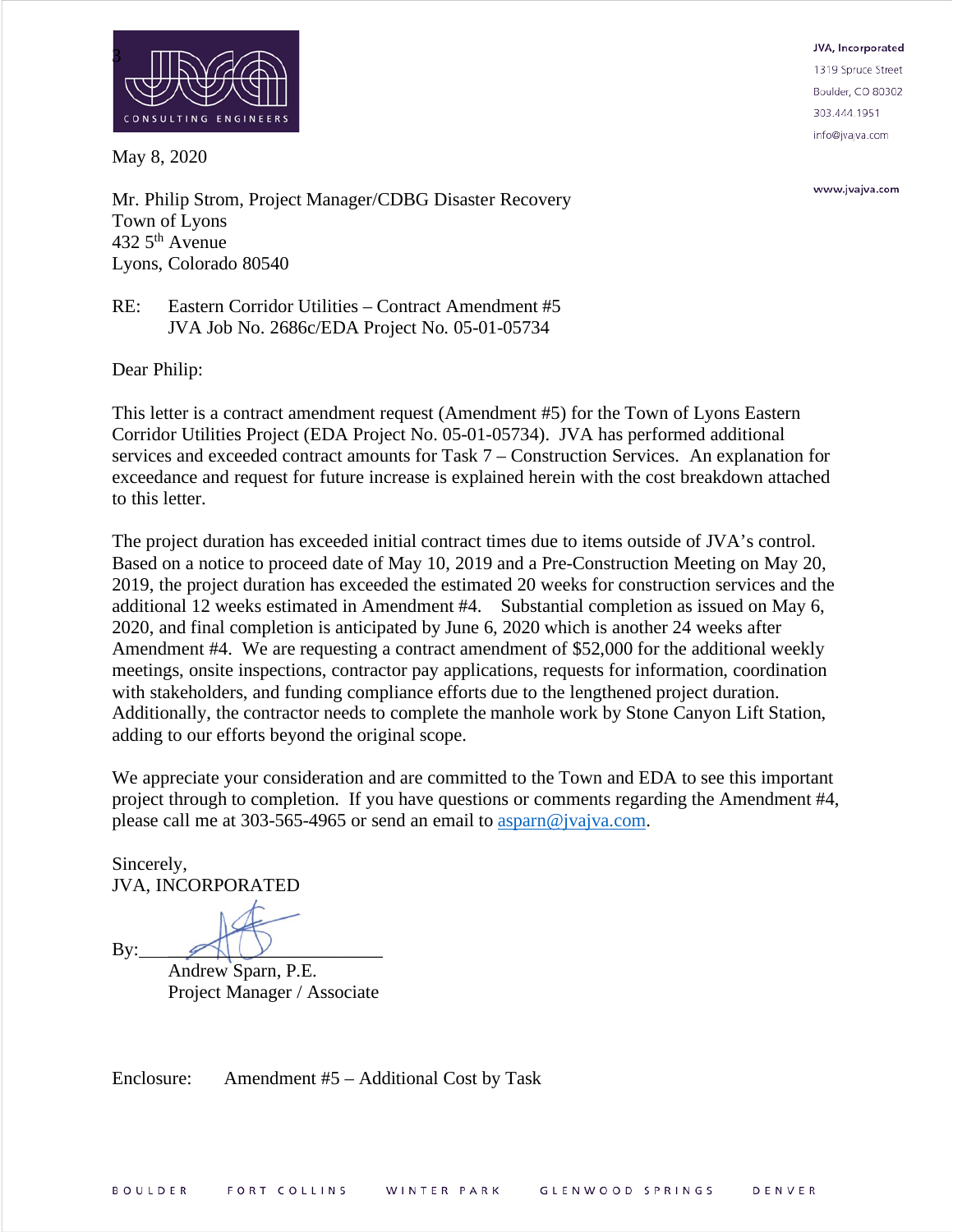# CONSULTING ENGINEERS

# **Lyons - Eastern Corridor Utilities**

| 5/8/2020                                                                          |                             |                         |                          |                 |                        |                                            |               |                            |                 |            |                                       |                               |          |                 |                                      |                                                |                                               |                                                   |                                                  |                                                   |                                                   |                                            |
|-----------------------------------------------------------------------------------|-----------------------------|-------------------------|--------------------------|-----------------|------------------------|--------------------------------------------|---------------|----------------------------|-----------------|------------|---------------------------------------|-------------------------------|----------|-----------------|--------------------------------------|------------------------------------------------|-----------------------------------------------|---------------------------------------------------|--------------------------------------------------|---------------------------------------------------|---------------------------------------------------|--------------------------------------------|
|                                                                                   |                             | <b>Principal</b>        | <b>Technical Advisor</b> |                 | <b>Project Manager</b> | Project Engineer Design Engineer           |               |                            | <b>Designer</b> |            | <b>SUBTOTAL</b><br><b>LABOR COSTS</b> | <b>EXPENSES</b>               |          |                 |                                      | <b>TOTAL COSTS</b><br>(Rounded to Nearest 100) | <b>AMENDMENT #1</b><br><b>Stone Canyon LS</b> | <b>AMENDMENT #2</b><br><b>Additional Services</b> | <b>AMENDMENT#3</b><br><b>Additional Services</b> | <b>AMENDMENT #4</b><br><b>Additional Services</b> | <b>AMENDMENT #5</b><br><b>Additional Services</b> | <b>TOTAL COSTS</b><br><b>W/ AMENDMENTS</b> |
|                                                                                   |                             | \$156/hour              | \$148/hour               |                 | \$132/hour             | \$116/hour                                 | \$100/hour    |                            | \$112/hour      |            |                                       |                               |          | <b>EXPENSE</b>  |                                      |                                                |                                               |                                                   |                                                  |                                                   |                                                   |                                            |
| <b>DESCRIPTION OF SERVICES</b>                                                    |                             | <b>HRS SUBTOTAL HRS</b> | <b>SUBTOTAL</b>          | <b>HRS</b>      | SUBTOTAL               | HRS SUBTOTAL   HRS SUBTOTAL   HRS SUBTOTAL |               |                            |                 | <b>HRS</b> | $\mathfrak{P}$                        | <b>SUB-CONSULTANTS</b>        |          | <b>SUBTOTAL</b> | <b>LINE ITEM</b>                     |                                                |                                               |                                                   |                                                  |                                                   |                                                   |                                            |
| Task 1: Data Collection, Review, and Analysis                                     |                             |                         |                          |                 |                        |                                            |               |                            |                 |            |                                       |                               |          |                 |                                      |                                                |                                               |                                                   |                                                  |                                                   |                                                   |                                            |
|                                                                                   | <b>SUBTOTAL</b>             | $$156$ 2                |                          | \$296           | \$528                  | \$232                                      | 12            | \$1,200                    | \$896           | 29         | \$3,30                                |                               |          |                 |                                      | \$3,300                                        |                                               |                                                   |                                                  |                                                   |                                                   | \$3,368                                    |
| <b>Task 2: Project Management and Funding Coordination</b>                        |                             |                         |                          |                 |                        |                                            |               |                            |                 |            |                                       |                               |          |                 |                                      |                                                |                                               |                                                   |                                                  |                                                   |                                                   |                                            |
|                                                                                   | <b>SUBTOTAL</b>             | $$624$ 20               | \$2,960                  | 68              | \$8,976                | \$6.496<br>56                              | -56           | \$5.600                    |                 | 204        | \$24,65                               |                               | \$4,800  | \$5,280         |                                      | \$29,900                                       |                                               |                                                   |                                                  |                                                   |                                                   | \$29,900                                   |
| Task 3: Public Process, Enviro Permitting, Facility Permitting                    |                             |                         |                          |                 |                        |                                            |               |                            |                 |            |                                       |                               |          |                 |                                      |                                                |                                               |                                                   |                                                  |                                                   |                                                   |                                            |
|                                                                                   | SUBTOTAL 16                 | $$2,496$ 40             | \$5,920                  | 54              |                        | \$3,248<br>$$7,128$ 28                     | 70            | $$7,000$ 36                | \$4,032         | 244        | \$29,82                               |                               | \$6,960  | \$7,656         |                                      | \$37,500                                       |                                               |                                                   |                                                  |                                                   |                                                   | \$37,500                                   |
| <b>Task 4: Easements</b>                                                          |                             |                         |                          |                 |                        |                                            |               |                            |                 |            |                                       |                               |          |                 |                                      |                                                |                                               |                                                   |                                                  |                                                   |                                                   |                                            |
|                                                                                   | <b>SUBTOTAL</b>             | \$312                   |                          |                 | \$792                  |                                            | 20            | \$2,000                    | \$448           | 36         | \$4.0'                                |                               | \$8,000  | \$8,800         |                                      | \$12,800                                       |                                               |                                                   |                                                  |                                                   |                                                   | \$12,800                                   |
| Task 5: Prelim & Final Design of Preferred Alternative                            |                             |                         |                          |                 |                        |                                            |               |                            |                 |            |                                       |                               |          |                 |                                      |                                                |                                               |                                                   |                                                  |                                                   |                                                   |                                            |
| $\mathbf{R}$ Revise design and value engineering for rebidding                    |                             |                         |                          |                 |                        |                                            |               |                            |                 |            |                                       |                               |          |                 |                                      |                                                |                                               |                                                   |                                                  |                                                   |                                                   |                                            |
| Amendment #4 - Final Drawing Updates w/ CDPHE Comments                            |                             |                         |                          |                 |                        |                                            |               |                            |                 |            |                                       |                               |          |                 |                                      |                                                |                                               |                                                   | \$16,393                                         |                                                   |                                                   |                                            |
|                                                                                   |                             |                         |                          |                 |                        |                                            |               |                            |                 |            |                                       |                               |          |                 |                                      |                                                |                                               |                                                   |                                                  | \$683                                             |                                                   |                                            |
| Task 6: Construction Services (20 Weeks)                                          | SUBTOTAL $\Big $ 55 $\Big $ | $$8,580$ 44             | \$6,512                  | 140             |                        | $$18,480$ 132                              | $$15,312$ 142 | $$14,200$ 114              | \$12,768        | 627        | \$75,852                              |                               | \$24,600 | \$27,060        |                                      | \$102,900                                      |                                               | \$8,503                                           | \$16,393                                         | \$683                                             |                                                   | \$128,479                                  |
|                                                                                   |                             |                         |                          |                 |                        |                                            |               |                            |                 |            |                                       |                               |          |                 |                                      |                                                |                                               |                                                   |                                                  |                                                   |                                                   |                                            |
| Shop Drawing Review, Change Order, RFI, and Engr Support                          |                             | $$312$ 8                | \$1,184                  |                 |                        | $$1,056$ 12                                | $$1,392$ 24   | $$2,400$ 16                | \$1,792         | 70         | \$8,136                               |                               |          |                 | \$8,136                              |                                                |                                               |                                                   |                                                  |                                                   |                                                   |                                            |
| Weekly meeting and inspections                                                    |                             | $$1,248$ 16             | \$2,368                  | 72              |                        | $$9,504$ 48                                | $$5,568$ 260  | \$26,000                   |                 | 404        | \$44,688                              |                               |          |                 | \$44,688                             |                                                |                                               |                                                   |                                                  |                                                   |                                                   |                                            |
| CDBG/EDA Quarterly Reporting, Labor and Construction CA Support                   |                             |                         |                          |                 | $$1,056$ 4             | \$464                                      | 16            | \$1,600                    |                 | 28         |                                       | \$3,120 LJV Engineering (WBE) | \$4,000  | \$4,400         | \$7,520                              |                                                |                                               |                                                   |                                                  |                                                   |                                                   |                                            |
| Observation reports                                                               |                             |                         |                          |                 | $$1,056$ 8             | \$928                                      | - 48          | \$4,800                    |                 | 64         | \$6,784                               |                               |          |                 | \$6,784                              |                                                |                                               |                                                   |                                                  |                                                   |                                                   |                                            |
| <b>Record Drawings and Project Closeout</b><br>O&M and Operations Plan            |                             | \$312                   |                          |                 | \$528                  | \$464                                      |               | $$800$ 12                  | \$1,344         | 30         | \$3,448                               |                               |          |                 | \$3,448                              |                                                |                                               |                                                   |                                                  |                                                   |                                                   |                                            |
| Amendment #4 - Design support/revision for sliplining, HDD, Longmont Coordination |                             | \$312                   | \$1,184                  |                 | \$528                  | \$928                                      |               | \$800<br>$\frac{4}{1}$     | \$448           | 34         |                                       | \$4,200 LJV Engineering (WBE) | \$2,880  | \$3,168         | \$7,368                              |                                                |                                               |                                                   |                                                  |                                                   |                                                   |                                            |
| Amendment #4 - Additional 12 week project duration                                |                             | \$624                   |                          | 30              | \$3,960                |                                            | 90            | $$9,000$ 24                | \$2,688         |            |                                       |                               |          |                 |                                      |                                                |                                               |                                                   |                                                  | \$16,272                                          |                                                   |                                            |
| Amendment #5 - Additional 24 week project duration                                |                             |                         |                          | 53 <sup>°</sup> | \$6,970                |                                            | 194           | \$19,440                   |                 |            |                                       |                               |          |                 |                                      |                                                |                                               |                                                   |                                                  | \$26,410                                          |                                                   |                                            |
|                                                                                   |                             |                         |                          | 96              | \$12,672               |                                            | 368           | $$36,800$ 41               | \$4,592         |            |                                       |                               |          |                 |                                      |                                                |                                               |                                                   |                                                  |                                                   | \$54,064                                          |                                            |
| Task 7: Subconsultants                                                            | SUBTOTAL $\vert$ 18 $\vert$ | $$2,808$ 32             | \$4,736                  | 283             |                        | $$37,330$ 84                               |               | $$9,744$ 1016 \$101,640 97 | \$10,864        | 630        | \$70,37                               |                               | \$6,880  | \$7,568         |                                      | \$77,900                                       |                                               |                                                   |                                                  | \$42,682                                          | \$54,064                                          | \$174,646                                  |
|                                                                                   |                             |                         |                          |                 |                        |                                            |               |                            |                 |            |                                       |                               |          |                 |                                      |                                                |                                               |                                                   |                                                  |                                                   |                                                   |                                            |
| Task 8: Stone Canyon Lift Station - Site Application and Basis of Design Report   | <b>SUBTOTAL</b>             |                         |                          |                 |                        |                                            |               |                            |                 |            |                                       |                               |          |                 |                                      |                                                |                                               | \$57,026                                          |                                                  |                                                   |                                                   | \$57,026                                   |
|                                                                                   |                             |                         |                          |                 |                        |                                            |               |                            |                 |            |                                       |                               |          |                 |                                      |                                                |                                               |                                                   |                                                  |                                                   |                                                   |                                            |
|                                                                                   | <b>SUBTOTAL</b>             |                         |                          |                 |                        |                                            |               |                            |                 |            |                                       |                               |          |                 |                                      |                                                | \$15,000                                      | \$10,000                                          | \$16,393                                         | \$43,365                                          | \$54,064                                          | \$138,822                                  |
|                                                                                   |                             |                         |                          |                 |                        |                                            |               |                            |                 |            |                                       |                               |          |                 | <b>ORIGINAL CONTRACT TOTAL</b>       | \$264,300                                      |                                               |                                                   |                                                  |                                                   |                                                   |                                            |
|                                                                                   |                             |                         |                          |                 |                        |                                            |               |                            |                 |            |                                       |                               |          |                 | <b>AMENDMENTS SUBTOTAL</b>           |                                                | \$15,000                                      | \$75,597                                          | \$16,393                                         | \$43,365                                          | \$54,064                                          |                                            |
|                                                                                   |                             |                         |                          |                 |                        |                                            |               |                            |                 |            |                                       |                               |          |                 | <b>PROJECT TOTAL WITH AMENDMENTS</b> |                                                |                                               |                                                   |                                                  |                                                   |                                                   | \$468.719                                  |



**PROJECT TOTAL WITH AMENDMENTS**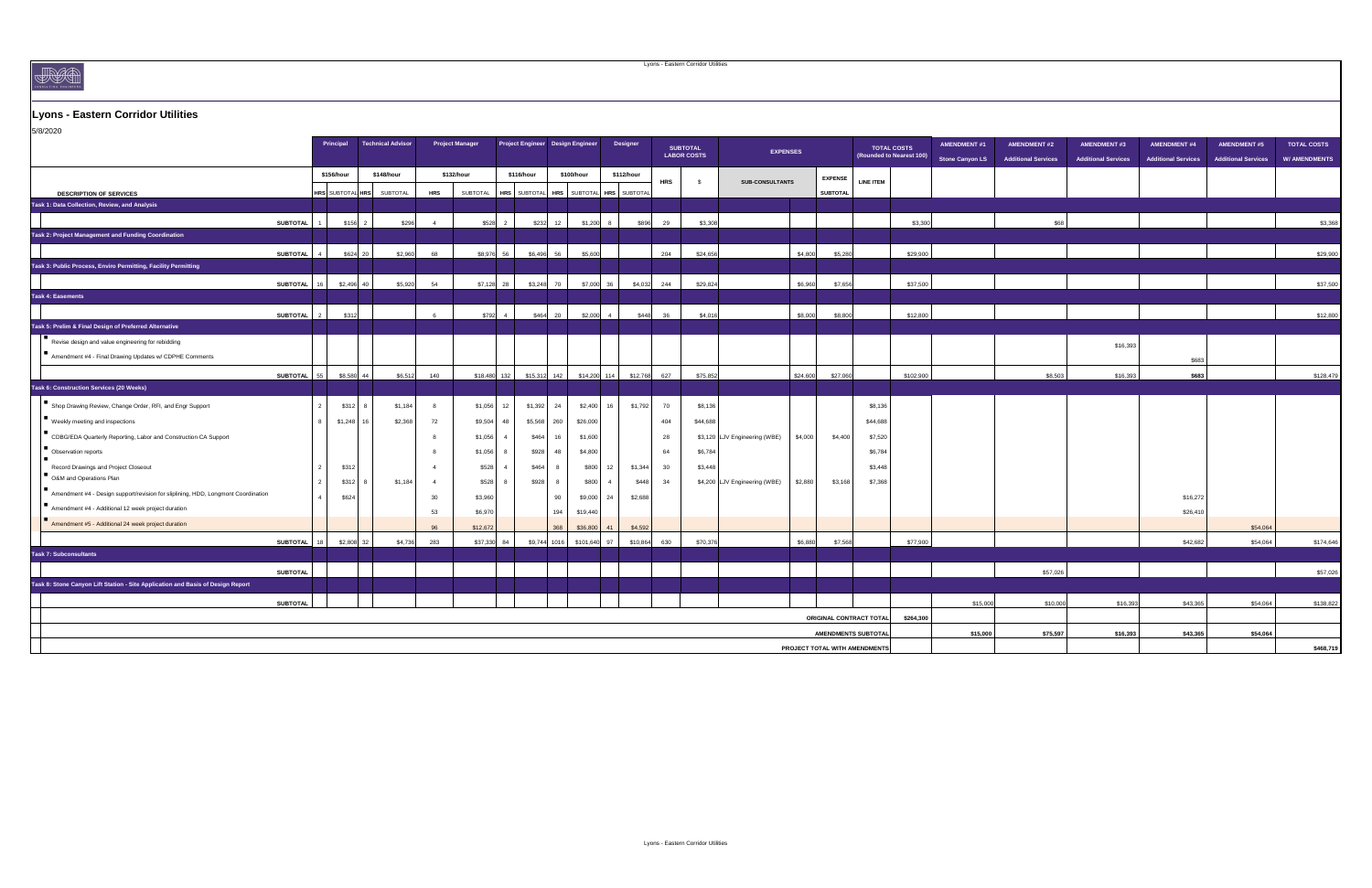# **EXHIBIT 2-JVA, Inc. Amendment 5**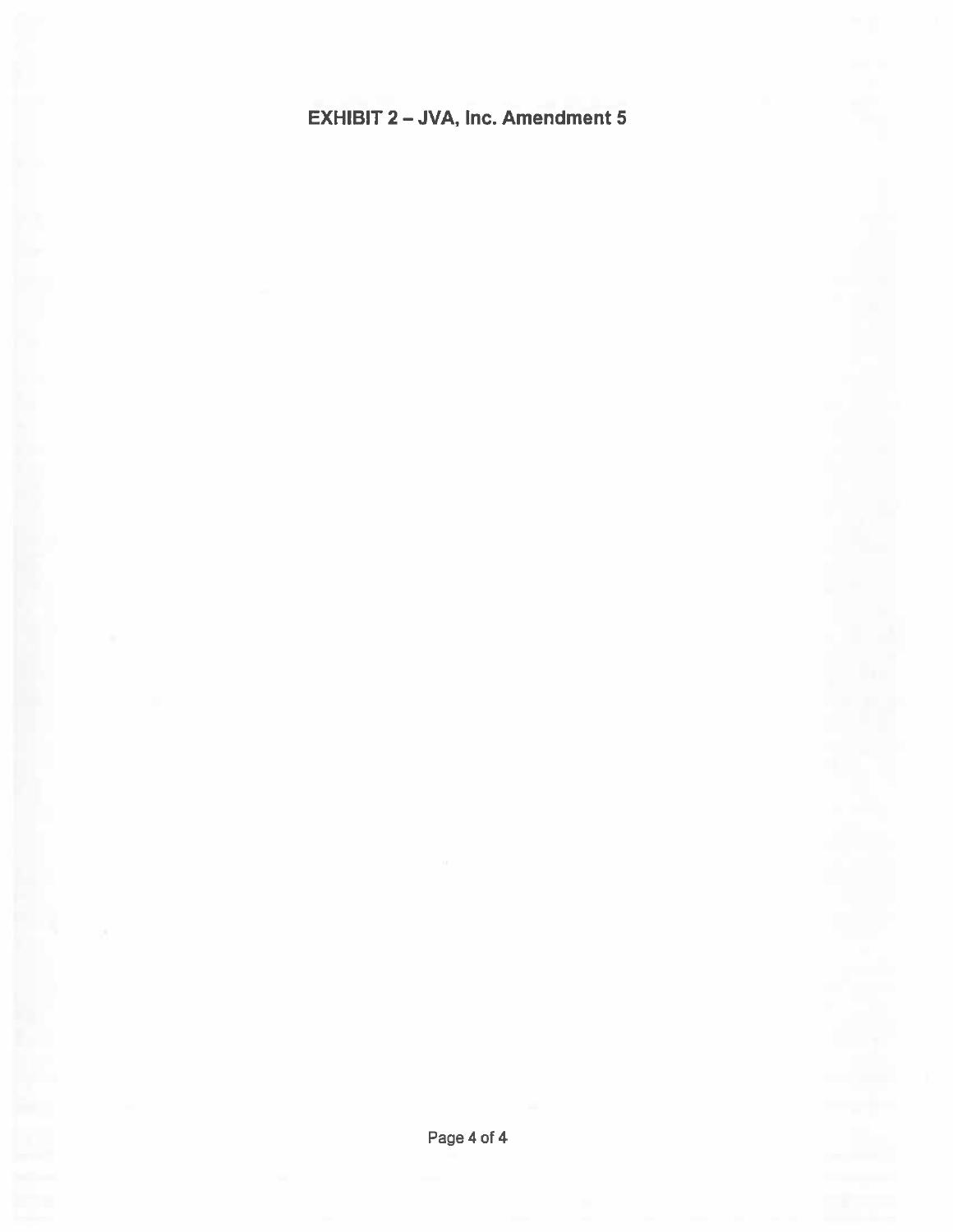#### Town of Lyons, Colorado

#### **FIFTH AMENDMENT TO PROFESSIONAL SERVICES AGREEMENT**

#### Project/Services Name: Sewer Lines, Lift Station and Water Distribution Design for **Eastern Corridor Development Project**

This FIFTH AMENDMENT TO PROFESSIONAL SERVICES AGREEMENT ("Fifth Amendment") is made and entered into on the date upon which it is mutually executed by the Parties (the "Effective Date"), by and between the TOWN OF LYONS, COLORADO, a municipal corporation of the State of Colorado, with offices at 432 5th Avenue, Lyons, Colorado 80540 (the "Town"), and JVA, INC., a Colorado corporation with a trade name of JVA. Incorporated and with offices at 1319 Spruce Street, Boulder, Colorado 80302 (the "Contractor"). The Town and the Contractor may be referred to collectively as the "Parties" and each individually as a "Party".

#### **WITNESSETH**

WHEREAS, pursuant to Resolution 2017-5, the Town and Contractor entered into that certain Professional Services Agreement dated January 26, 2016 ("Original Agreement") for Contractor to perform the Work as specified in the Contract Documents. related to the design of sewer lines, a lift station and water distribution loop for the Eastern Corridor ("Project") for the Town, for a not to exceed cost of TWO HUNDRED SIXTY-FOUR THOUSAND THREE HUNDRED DOLLARS AND NO CENTS (\$264,300.00); and

WHEREAS, Sections 1.3 and 10.12 of the Agreement require that any amendment to the Agreement be in writing and signed by the Parties: and

**WHEREAS, the Town has secured funding for the Project from the United States** Department of Commerce Economic Development Administration ("EDA") and the Department of Housing and Urban Development Community Development Block Grant Disaster Recovery ("CBDG-DR") under the Boulder County Collaborative Sub-allocation INF-00021; and

**WHEREAS, pursuant to the amendment provisions of the Original Agreement, the** Parties entered into that certain First Amendment to the Original Agreement dated April 20. 2018 authorizing the Contractor to perform additional services into the scope of work for the additional amount of FIFTEEN THOUSAND DOLLARS AND NO CENTS (\$15,000.00); and

**WHEREAS, pursuant to the amendment provisions of the Original Agreement, the** Parties entered into that certain Second Amendment to the Original Agreement dated December 17, 2018 authorizing the Contractor to perform additional services into the scope of work for the additional amount of SEVENTY-FIVE THOUSAND FIVE HUNDRED NINETY-SEVEN DOLLARS AND NO CENTS (\$75,597.00); and

**WHEREAS**, pursuant to the amendment provisions of the Original Agreement, the Parties entered into that certain Third Amendment to the Original Agreement dated May 28. 2019 authorizing the Contractor to perform additional services into the scope of work for the additional amount of SIXTEEN THOUSAND THREE HUNDRED NINETY-THREE **DOLLARS AND NO CENTS (\$16,393.00); and** 

**WHEREAS**, pursuant to the amendment provisions of the Original Agreement, the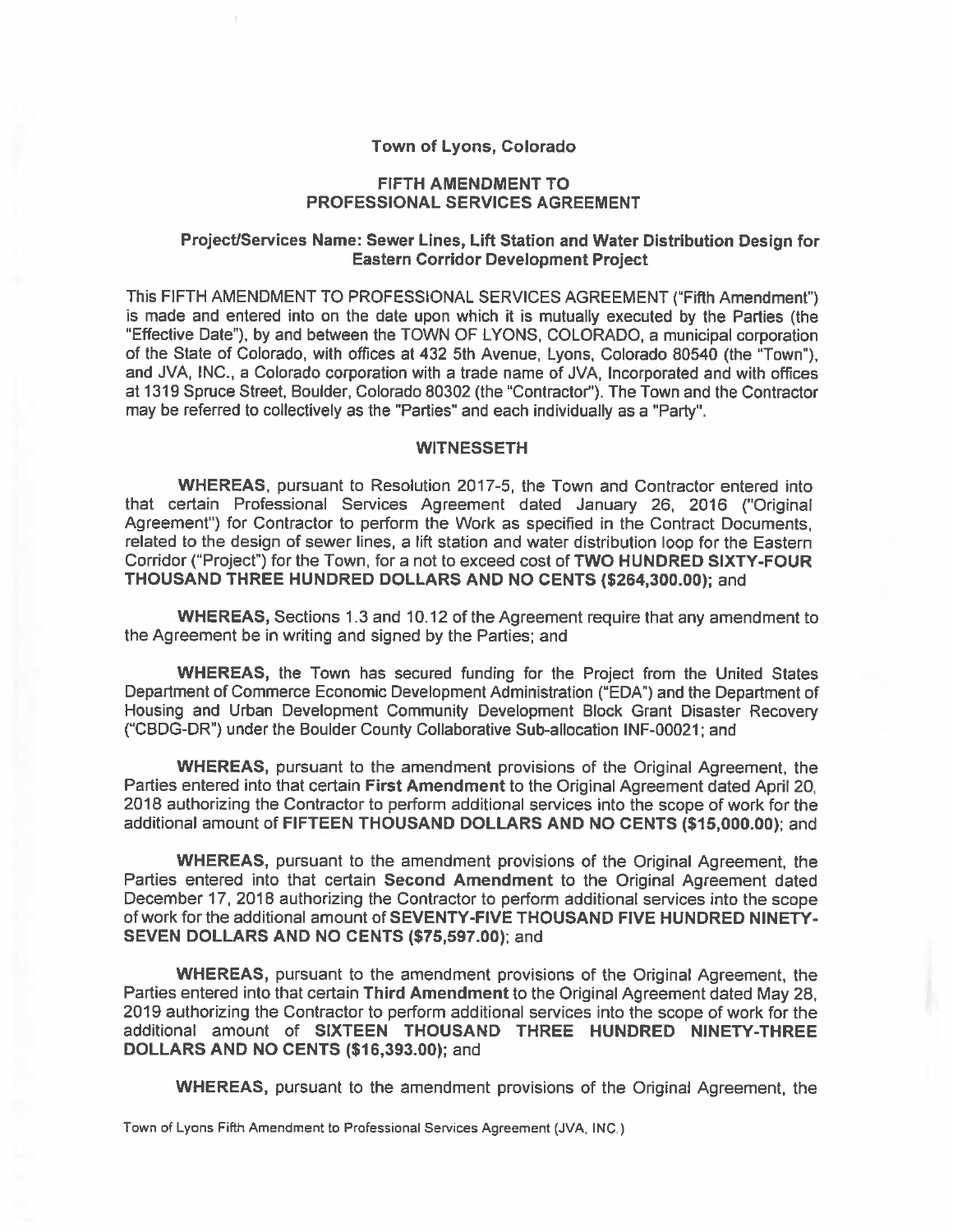Parties entered into that certain Fourth Amendment to the Original Agreement dated December 2, 2019 authorizing the Contractor to perform additional services into the scope of work including additional coordination with CDPHE to update the final drawings and additional design revisions and coordination in order to utilize existing pipes for casings at roadway crossings instead of boring new casings as originally designed as well as construction services for the additional amount of FORTY-THREE THOUSAND THREE HUNDRED SIXTY-FIVE DOLLARS AND NO CENTS (\$43,365.00); and

WHEREAS, the Contractor requires another amendment to the Professional Services Agreement in order to extend the term of the contract substantial completion date until July 31, 2020 and to add additional construction services due to sewer construction delays as shown in Exhibits A and B for an additional FIFTY-FOUR THOUSAND SIXTY-FOUR DOLLARS AND NO CENTS (\$54,064.00) for a new total not-to-exceed amount of FOUR HUNDRED SIXTY-EIGHT THOUSAND SEVEN HUNDRED NINTEEN DOLLARS AND NO CENTS (\$468,719.00) ("Fifth Amendment");

**WHEREAS, Section 4.00 of the Original Agreement requires that both parties mutually** agree in writing to extend the term of the Original Agreement; and

NOW, THEREFORE, for the consideration herein expressed, it is agreed by and between the Town and the Contractor that the Agreement shall be amended as follows:

- 1. Recitals. The foregoing recitals are true and correct and are incorporated herein by this reference as though set forth in full.
- 2. Original Terms and Conditions. Except as amended herein, the original terms and conditions of the Agreement remain in full force and effect.
- 3. Scope of Work. The Original Agreement is hereby amended by adding the documents that indicate the correct services and costs for the Project as set forth specifically in documents attached hereto as Exhibit A and B to this Fifth Amendment and incorporated herein by reference.
- 4. Contract Sum and Payment. Section 2.1 of the Original Agreement entitled "Commencement and Compensation for Services" is hereby amended to read in full as follows:

The Owner shall pay to the Contractor for performance of the Work encompassed by this Agreement, and the Contractor will accept as full compensation therefore the notto-exceed sum of: FOUR HUNDRED SIXTY-EIGHT THOUSAND SEVEN HUNDRED NINTEEN DOLLARS AND NO CENTS (\$468,719.00) subject to adjustment as provided by the Contract Documents ("Contract Price").

5. Term. Section 4.1 of the Agreement, entitled "Term," is hereby amended to read in full as follows:

This Agreement shall be effective on the day of full signature execution and shall terminate at the earlier of the date on which all obligations of the parties have been met (to include all Services that have been completed) or 11:59 P.M. on the 31<sup>st</sup> day of July, 2020, or on a prior date of termination as may be permitted by this Agreement; provided, however, that the Parties may mutually agree in writing to extend the term of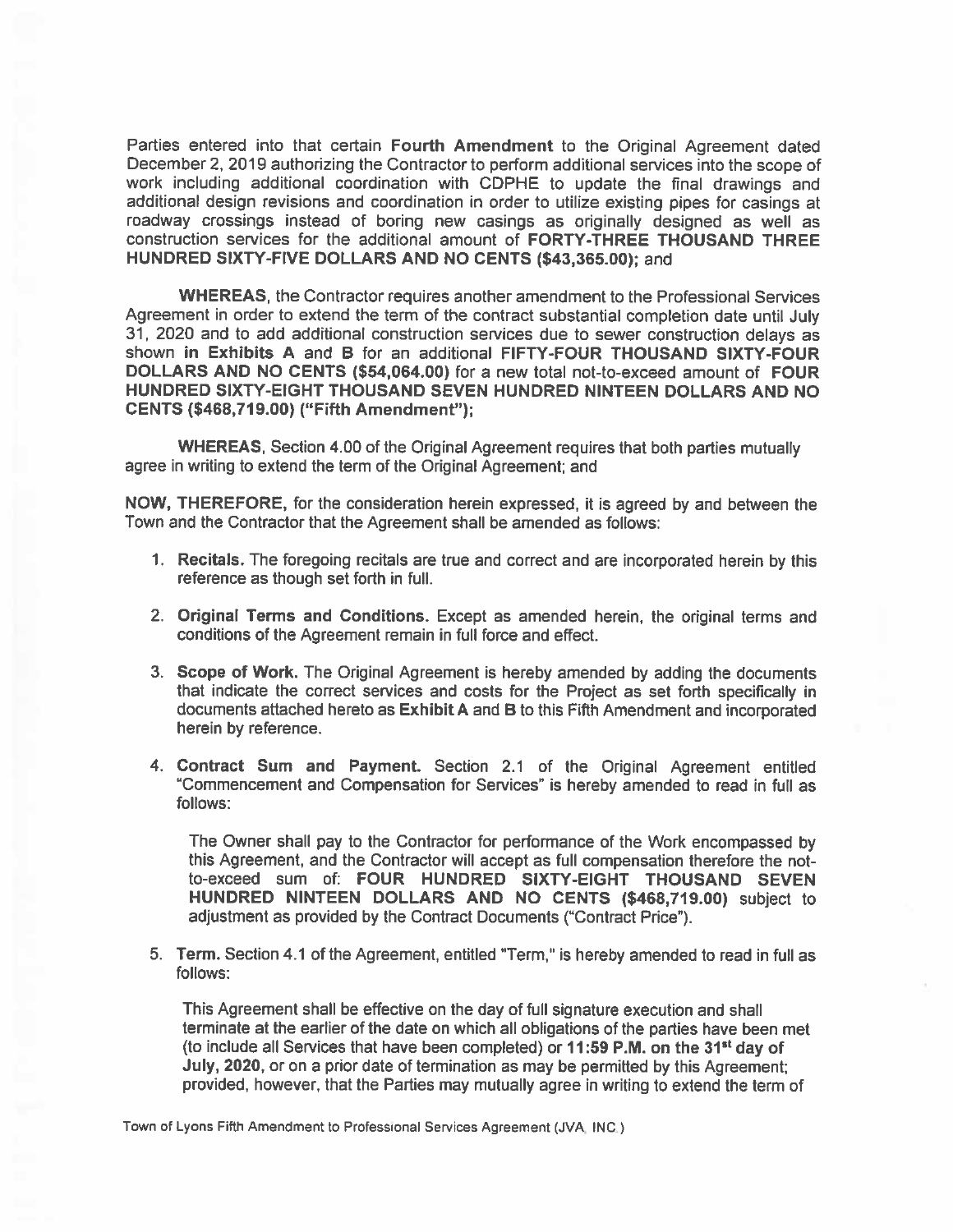this Agreement, subject to annual appropriation. Those provisions that survive termination, to include the indemnification obligations and any warranty obligations. shall remain in effect past termination.

- 6. Force and Effect of Amendment. Notwithstanding anything in the Original Agreement to the contrary, the Original Agreement shall be amended such that all references in the Original Agreement to "Agreement" shall refer to the Original Agreement as amended by the First Amendment, Second Amendment, Third Amendment, Fourth Amendment, or this Fifth Amendment.
- 7. Conflict. This Fifth Amendment is and shall be construed as part of the Original Agreement. In case of any inconsistency between this Fifth Amendment and the Original Agreement, the provisions containing such inconsistency shall be reconciled with one another to the maximum extent possible, and then to the extent of any remaining inconsistency, the terms of this Fifth Amendment shall control.
- 8. Counterparts; Facsimile or Electronic Signature; Authority. The Parties hereto agree that this Fifth Amendment may be executed in multiple counterparts which, when signed by all parties, shall constitute a binding agreement. The Parties further agree that this Fifth Amendment may be executed by facsimile or electronic signature, and that any facsimile or electronic signature shall be binding upon the Party providing such signature as if it were the Party's original signature.

IN WITNESS WHEREOF, the Parties have executed this Fifth Amendment to Professional Services Agreement, to be effective as of the date of mutual execution by the Parties. By the signature of its representatives below, each Party affirms that it has taken all necessary action to authorize said representative to execute this Fifth Amendment.

**SIGNATURE PAGE FOLLOWS**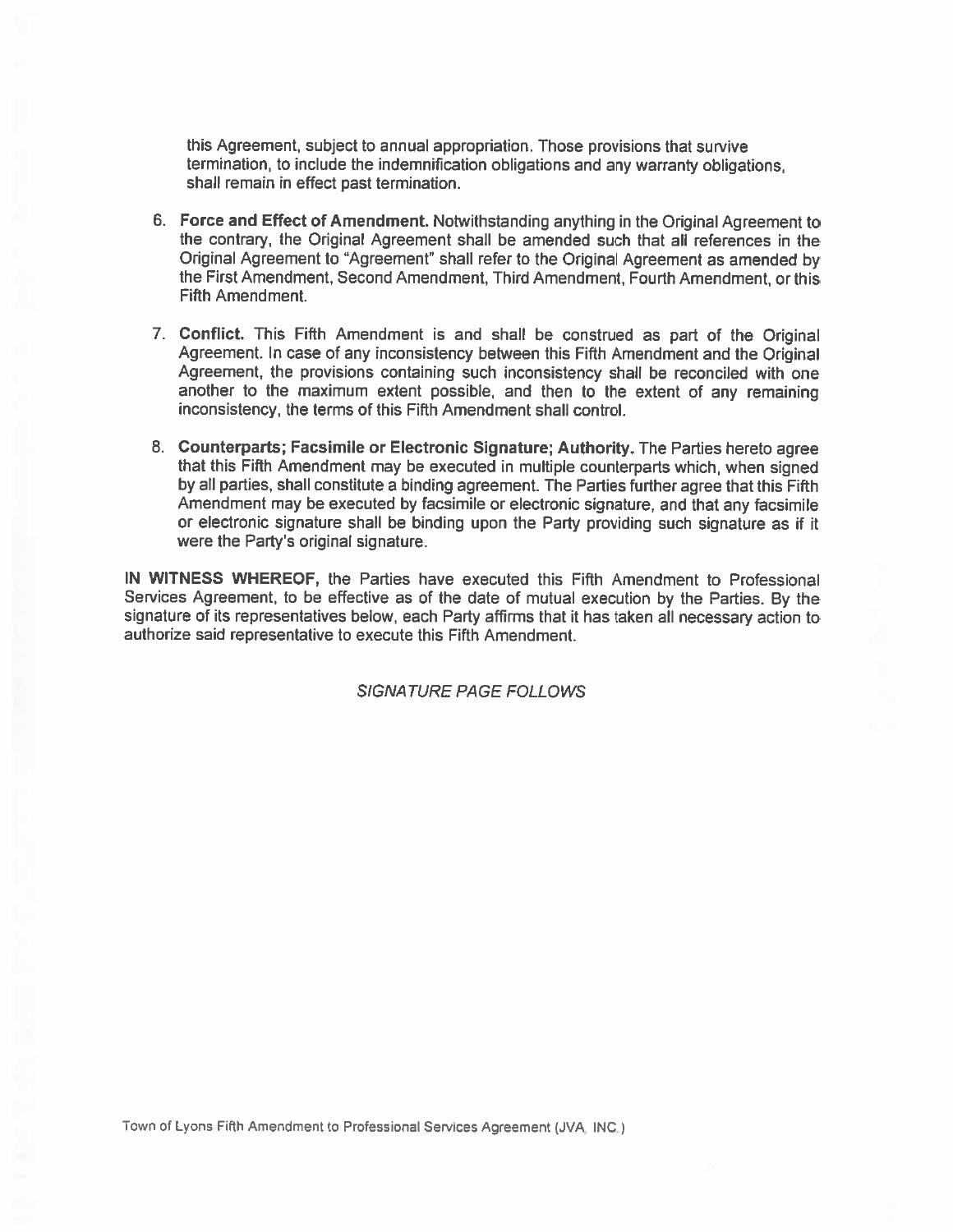THIS FIFTH AMENDMENT TO PROFESSIONAL SERVICES AGREEMENT is executed and made effective as provided above.

| G.         |                       |
|------------|-----------------------|
|            | <b>CASTIC Vasques</b> |
|            | ი                     |
| <b>JVA</b> | Ze m All              |
| By:        |                       |

TOWN OF LYONS, COLORADO:

Approval by:

olas Que A  $Bv:$ Nicholas Angelo, Mayor

Printed name: Josh McGibbon

**Vice President** Its:

Date of execution: May 20 2020

STATE OF Colorado COUNTY OF BOLLACK ISS.

The foregoing Fifth Amendment to Professional Services Agreement was acknowledged before me this 20 day of May 1020, by Josh McGibbon as<br>Vice President C of JVA, INC., a Colorado corporation.

Witness my hand and official seal.

My commission expires:  $\frac{1}{12}$   $\frac{2023}{12}$ **Notary Public** (Required for all contracts (C.R.S. § 8-40-202(2)(b)(IV))) **VICTORIA AUSTIN NOTARY PUBLIC STATE OF COLORADO NOTARY ID# 20084022003 MY COMMISSION EXPIRES 01/12/2023**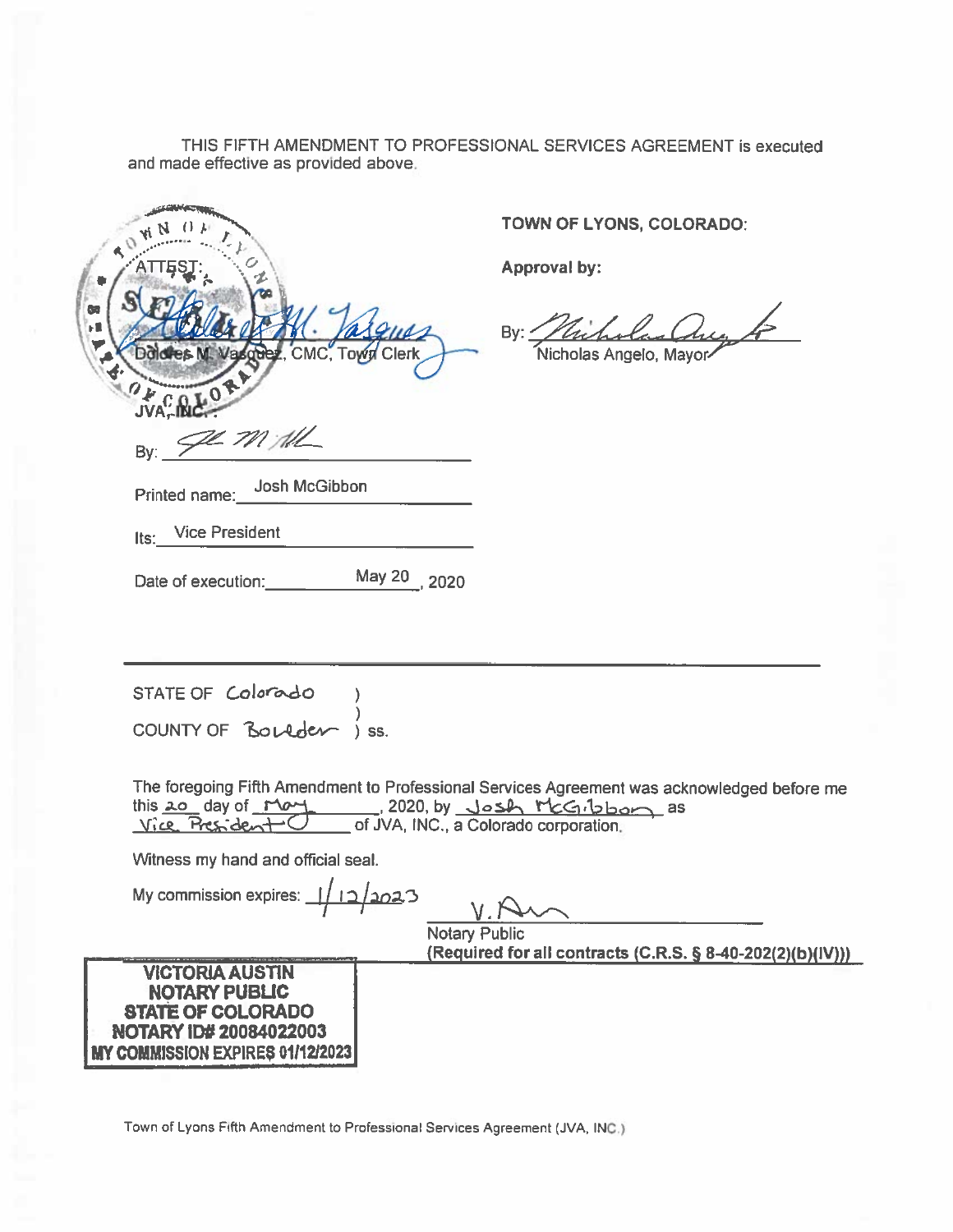# **EXHIBIT A -**

**JVA Amendment 4: Scope**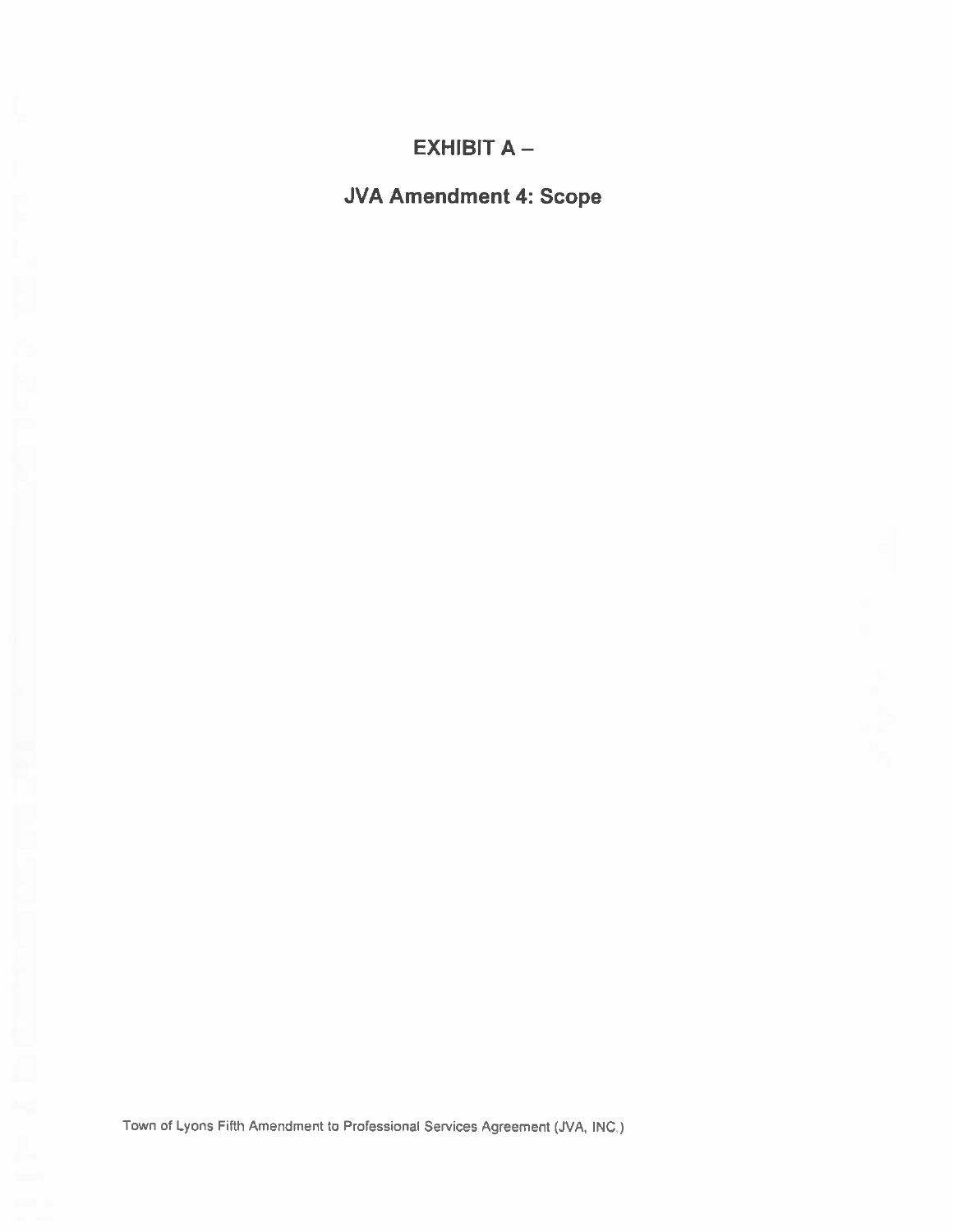#### Exhibit A

This contract amendment for the Eastern Corridor Utilities Project (EDA Project No. 05-01-05734) is due to additional services and exceeded contract scope and amount for certain project tasks due to items outside of JVA's control. An explanation for the exceedance is detailed below:

#### TASK 6-CONSTRUCTION SERVICES + \$54,064

#### Additional 24 week projection duration

The project duration has exceeded initial contract times due to items outside of JVA's control. Based on a notice to proceed date of May 10, 2019 and a Pre-Construction Meeting on May 20, 2019, the project duration has exceeded the estimated 20 weeks for construction services and the additional 12 weeks estimated in Amendment #4. Substantial completion as issued on May 6, 2020, and final completion is anticipated by June 6, 2020 which is another 24 weeks after Amendment #4. We are requesting a contract amendment of \$52,000 for the additional weekly meetings, onsite inspections, contractor pay applications, requests for information, coordination with stakeholders, and funding compliance efforts due to the lengthened project duration. Additionally, the contractor needs to complete the manhole work by Stone Canyon Lift Station, adding to our efforts beyond the original scope.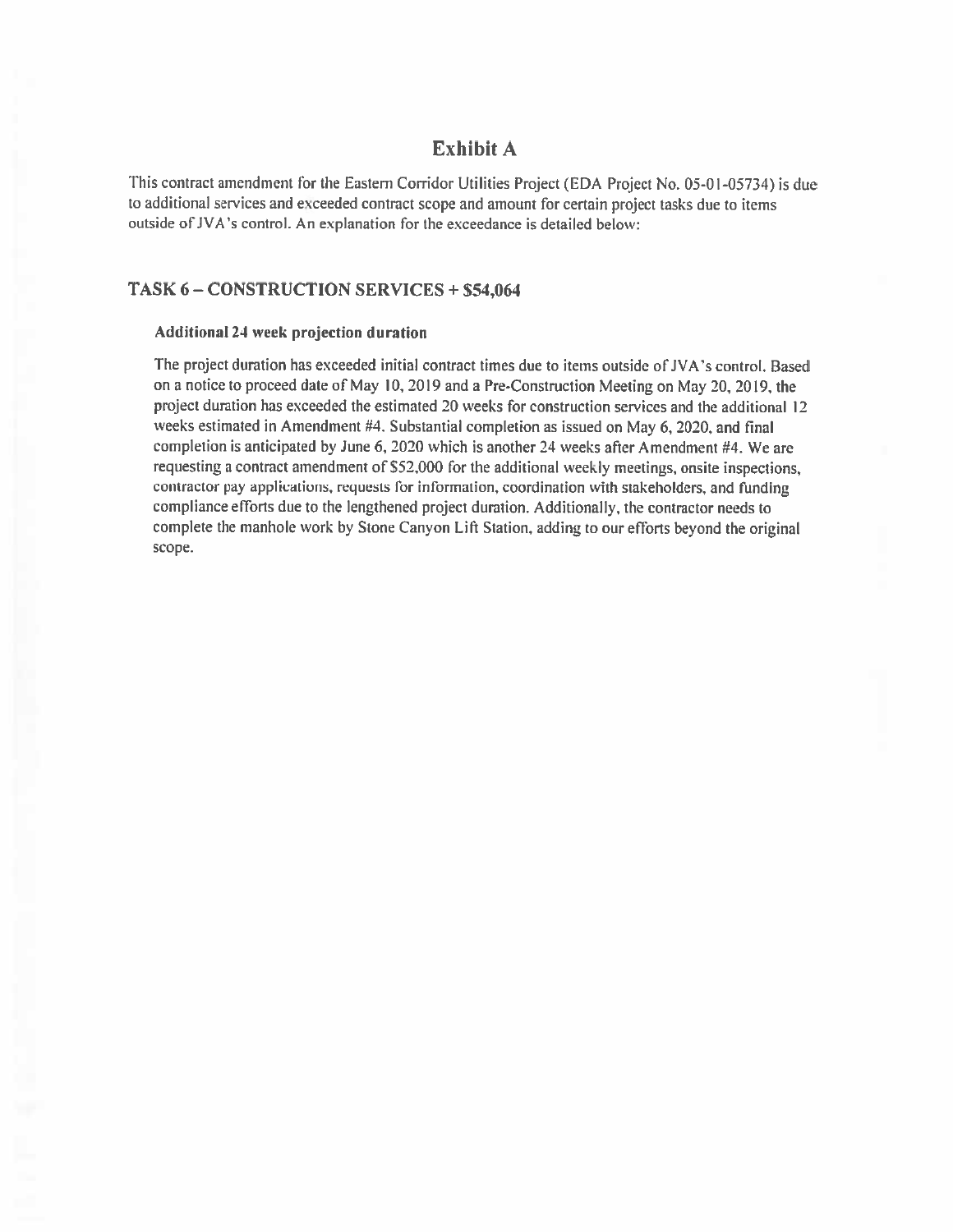# **EXHIBIT B-**

# JVA Amendment 4: Revised Fee Schedule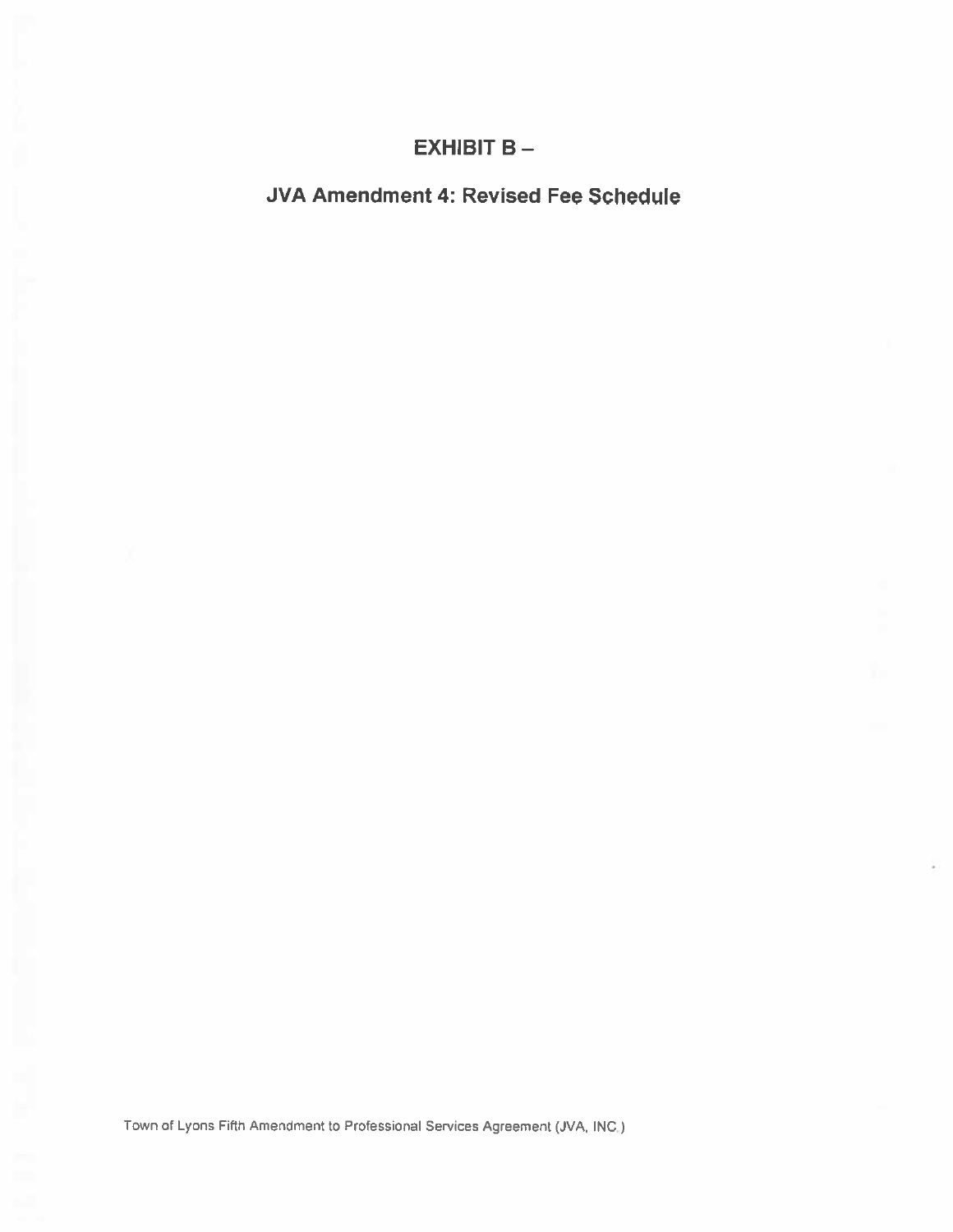### **EXHIBIT B**

## PROFESSIONAL FEES

The following schedule outlines the Professional Fee for the above scope of work:

| <b>Contract Summary</b>  |    |              |
|--------------------------|----|--------------|
| <b>Original Contract</b> |    | \$264,300    |
| Amendment 1              |    | \$15,000     |
| Amendment 2              |    | \$75,597     |
| Amendment 3              | S. | 16,393       |
| Amendment 4              |    | \$43,365     |
| <b>Amendent 5</b>        |    | \$5, 54, 064 |
| <b>Revised Contract</b>  |    | \$468,719    |

#### 2016-2020 Hourly Billing Rate Schedule

|                               |             |            |   |                         |    | Year        |    |             |             |               |
|-------------------------------|-------------|------------|---|-------------------------|----|-------------|----|-------------|-------------|---------------|
| <b>Position</b>               |             | 2016       |   | 2017                    |    | 2018        |    | 2019        |             | 2020          |
| Principal                     | \$156-\$172 |            |   | \$164-\$180             |    | \$172-\$192 |    | \$176-\$196 |             | \$180-\$200   |
| Senior Project Manager        | \$140-\$148 |            |   | \$140-\$152             |    | \$148-\$160 |    | \$152-\$164 |             | $$156 - $168$ |
| <b>Technical Advisor</b>      |             |            |   |                         |    |             | S  | 148         | S           | 148           |
| Regional Office Manager       |             |            |   |                         |    |             | S  | 136         | S           | 136           |
| Project Manager               | \$128-\$132 |            |   | \$128-\$132             | S  | 132         | S  | 136         | S           | 140           |
| Senior Engineer               | S           | 120        | S | 124                     | \$ | 128         | S  | 132         | S           | 136           |
| Project Engineer              | \$          | 116        |   | \$112-\$120             |    | $$112-S124$ |    | \$116-\$128 |             | \$120-\$132   |
| <b>Senior Designer</b>        | S           | 104        |   | \$108-\$116 \$112-\$120 |    |             |    | \$116-\$124 |             | \$120-\$128   |
| Designer                      |             |            |   |                         |    |             | \$ | 112         | S           | 112           |
| Design Engineer/CAD Designer  | S           | 100        | S | 104                     | \$ | 108         | S  | 112         | $\mathbf S$ | 116           |
| <b>Administrative Support</b> |             | \$88-\$120 |   | \$92-\$124              |    | \$96-\$128  |    | \$100-\$132 |             | \$104-\$136   |
| Intern                        |             |            |   |                         |    |             | \$ | 85          | S           | 85            |

The fees for the Additional Services set forth in the Second Amendment shall not exceed \$54,064.00. In addition, the contract price for the Agreement, as amended, shall not exceed \$468,719.00.